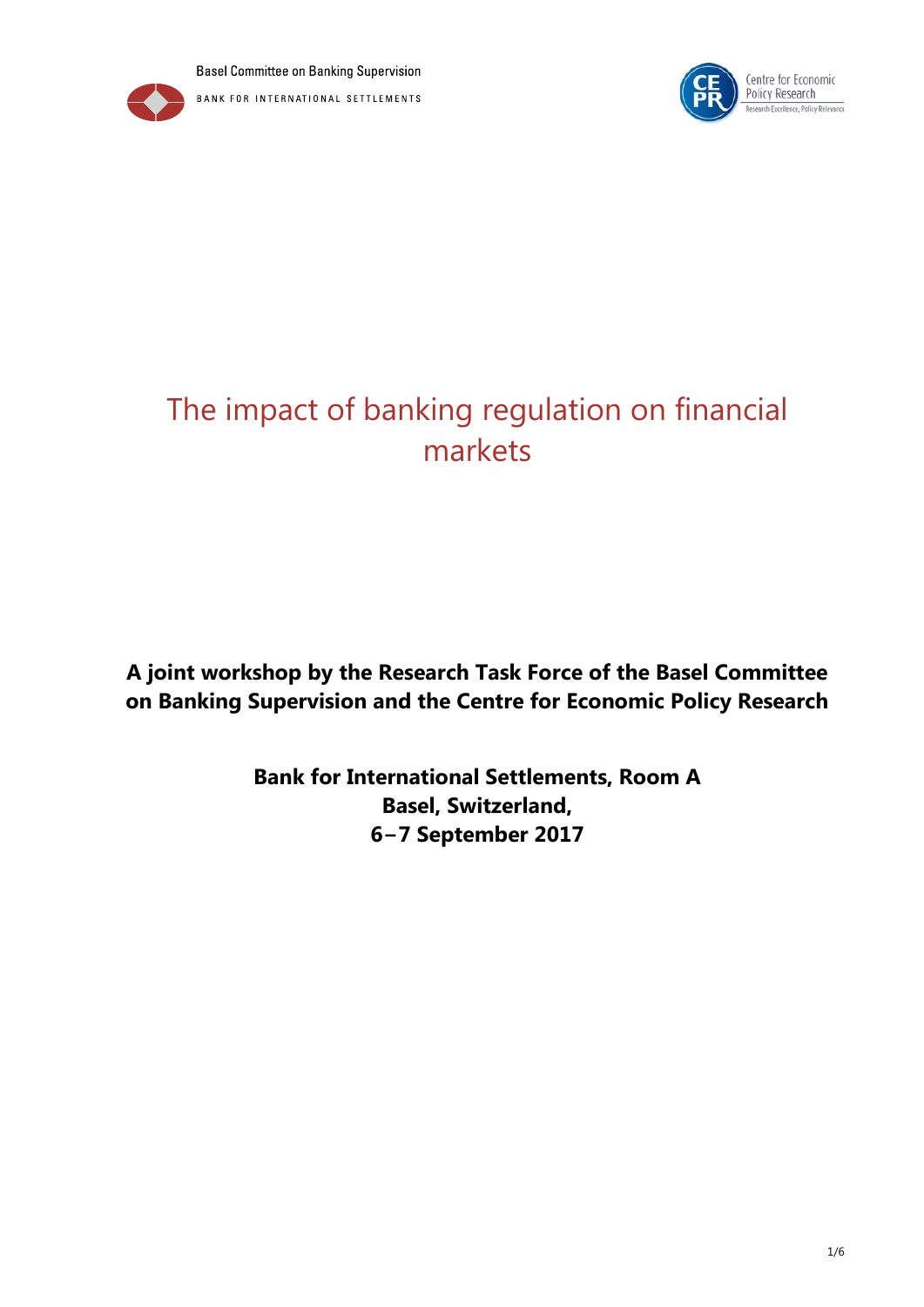



## **Wednesday 6 September**

## **8.30 Registration and coffee**

**9:00 Opening remarks** 

*Diana Hancock, Board of Governors of the Federal Reserve System and Chair of the Research Task Force*

## **9.05 Session 1: Regulation, efficiency and social welfare**

*Chair: Diana Hancock (Board of Governors of the Federal Reserve System and Chair of the Research Task Force)*

## **9:05 Credit misallocation during the European financial crisis**

*Fabiano Schivardi (LUISS University) Enrico Sette (Bank of Italy) Guido Tabellini (Bocconi University)*

Discussant: Enisse Kharroubi (Bank for International Settlements)

## **9:55 Bank runs and macroprudential policy tools in a global game general equilibrium model**

*Daisuke Ikeda (Bank of England)*

Discussant: Xavier Freixas (University Pompeu Fabra)

**10.45 Coffee break**

## **11.15 Session 2: Capital and liquidity regulation: theory and history**

*Chair: Hyun Song Shin (Bank for International Settlements)*

## **11:15 The history of liquidity requirements as monetary policy tools: lessons for today**

*Eric Monnet (Bank of France) Miklos Vari (Bank of France)*

Discussant: Mark Carlson (Board of Governors of the Federal Reserve System)

## **12:05 Optimal bank regulation in the presence of credit and run risk**

*Anil K Kashyap (University of Chicago Booth School of Business) Dimitrios P Tsomocos (University of Oxford) Alexandros P Vardoulakis (Board of Governors of the Federal Reserve System)*

Discussant: Jean-Charles Rochet (University of Zurich)

## **12.55 Lunch**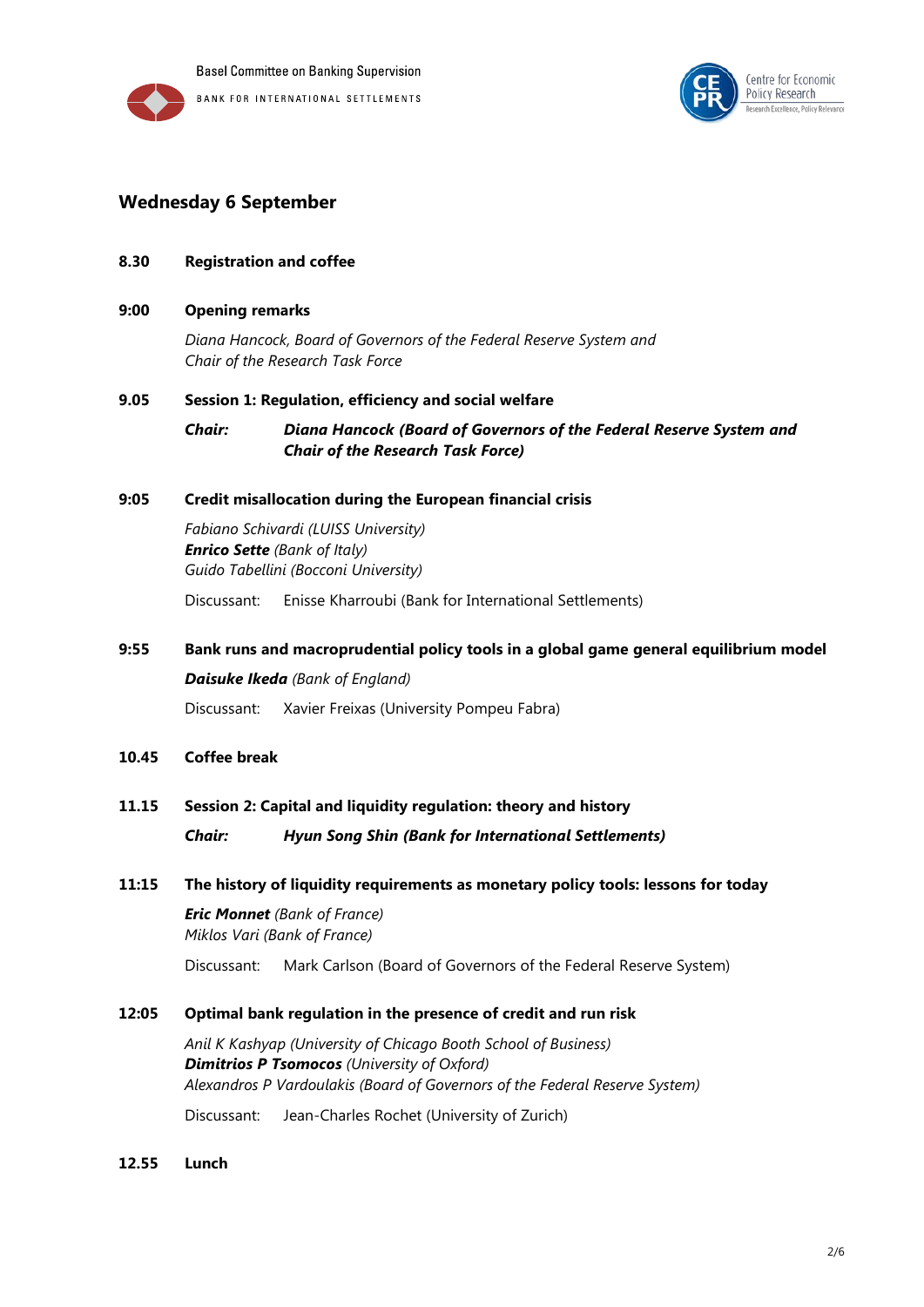



#### **14.00 Session 3: Macroprudential policies – unintended consequences**

*Chair: Luiz Awazu Pereira da Silva (Bank for International Settlements)*

## **14:00 The anatomy of the transmission of macroprudential policies: evidence from Ireland**

*Viral V Acharya (New York University and Reserve Bank of India) Katharina Bergant (Central Bank of Ireland) Matteo Crosignani (Board of Governors of the Federal Reserve System) Tim Eisert (Erasmus University, Rotterdam) Fergal McCann (Central Bank of Ireland)*

Discussant: Stijn Claessens (Bank for International Settlements)

## **14:50 The countercyclical capital buffer and the composition of bank lending**

*Raphael Auer (Bank for International Settlements) Steven Ongena (University of Zurich)* Discussant: Gabriel Jimenez (Bank of Spain)

## **15.40 Coffee break**

## **16.10 Session 4: Bank regulation and geography**

*Chair: William Coen (Secretary General of the Basel Committee on Banking Supervision)*

## **16:10 Multinational banks and supranational supervision**

*Giacomo Calzolari (University of Bologna) Jean-Edouard Colliard (HEC Paris) Gyöngyi Lóránth (University of Vienna)*

Discussant: Anastasia Kartasheva (International Association of Insurance Supervisors)

## **17:00 Regulation and the changing geography of interest rate swaps: the case of US banks' foreign branches**

*Carmela D'Avino (Royal Docks School of Business and Law, University of East London, London)*

Discussant: Robert McCauley (Bank for International Settlements)

**17.50 End Day 1**

#### **Conference dinner at Schloss Bottmingen**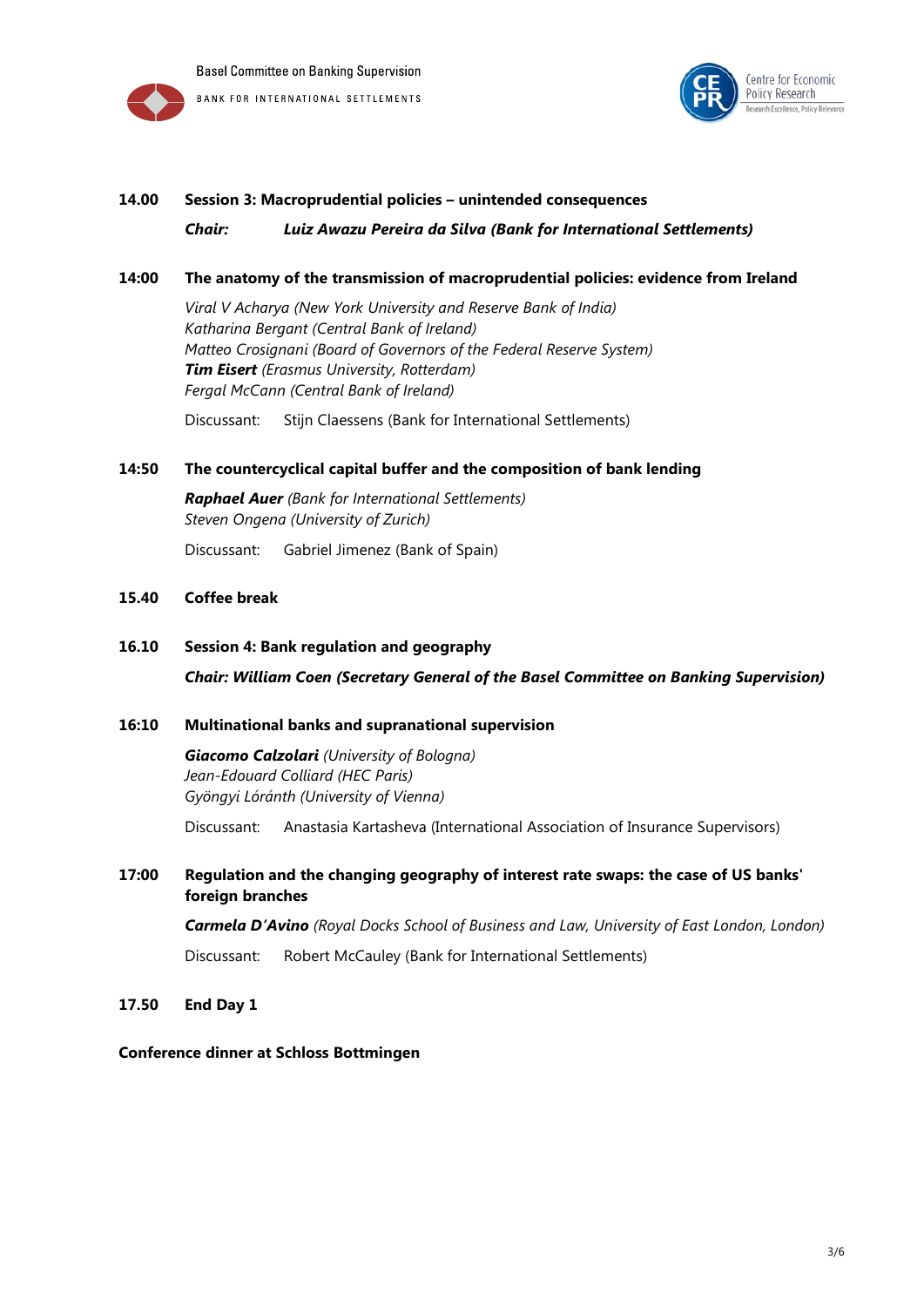



## **Thursday 7 September**

## **8:45 Session 5: Microprudential policies – unintended consequences** *Chair: Fabrizio López Gallo Dey (Bank of Mexico)*

## **8:45 [Nonbanks and lending standards in mortgage markets: the spillovers from liquidity](http://www.bis.org/bcbs/events/rtf_sep2017/gete.pdf)  [regulation](http://www.bis.org/bcbs/events/rtf_sep2017/gete.pdf)**

*Pedro Gete (Georgetown University, IE Business School) Michael Reher (Harvard University)*

Discussant: Farzad Saidi (Stockholm School of Economics)

## **9:35 Specialisation in mortgage risk under Basel II**

*Matteo Benetton (London School of Economics) Peter Eckley (Bank of England) Nicola Garbarino (Bank of England) Liam Kirwin (Bank of England) Georgia Latsi (4-most Europe)*

Discussant: Leonardo Gambacorta (Bank for International Settlements)

## **10.25 Coffee break**

#### **10.50 Session 6: Bank bail-in**

*Chair: Claudio Borio (Bank for International Settlements)*

#### **10:50 [Equity versus bail-in debt in banking: an agency perspective](http://www.bis.org/bcbs/events/rtf_sep2017/mendicino.pdf)**

*Caterina Mendicino (European Central Bank) Kalin Nikolov (European Central Bank) Javier Suarez (CEMFI)*

Discussant: Falko Fecht (Frankfurt School of Finance and Management)

#### **11:40 Sharing the pain? Credit supply and real effects of bank bail-ins**

*Thorsten Beck (Cass Business School, London and CEPR) Samuel Da Rocha-Lope (European Banking Authority and Nova SBE) Andre Silva (Cass Business School, London)*

Discussant: Cathérine Koch (Bank for International Settlements)

### **12.30 Keynote speech**

*Mathias Dewatripont (Université libre de Bruxelles)*

**13.00 Lunch**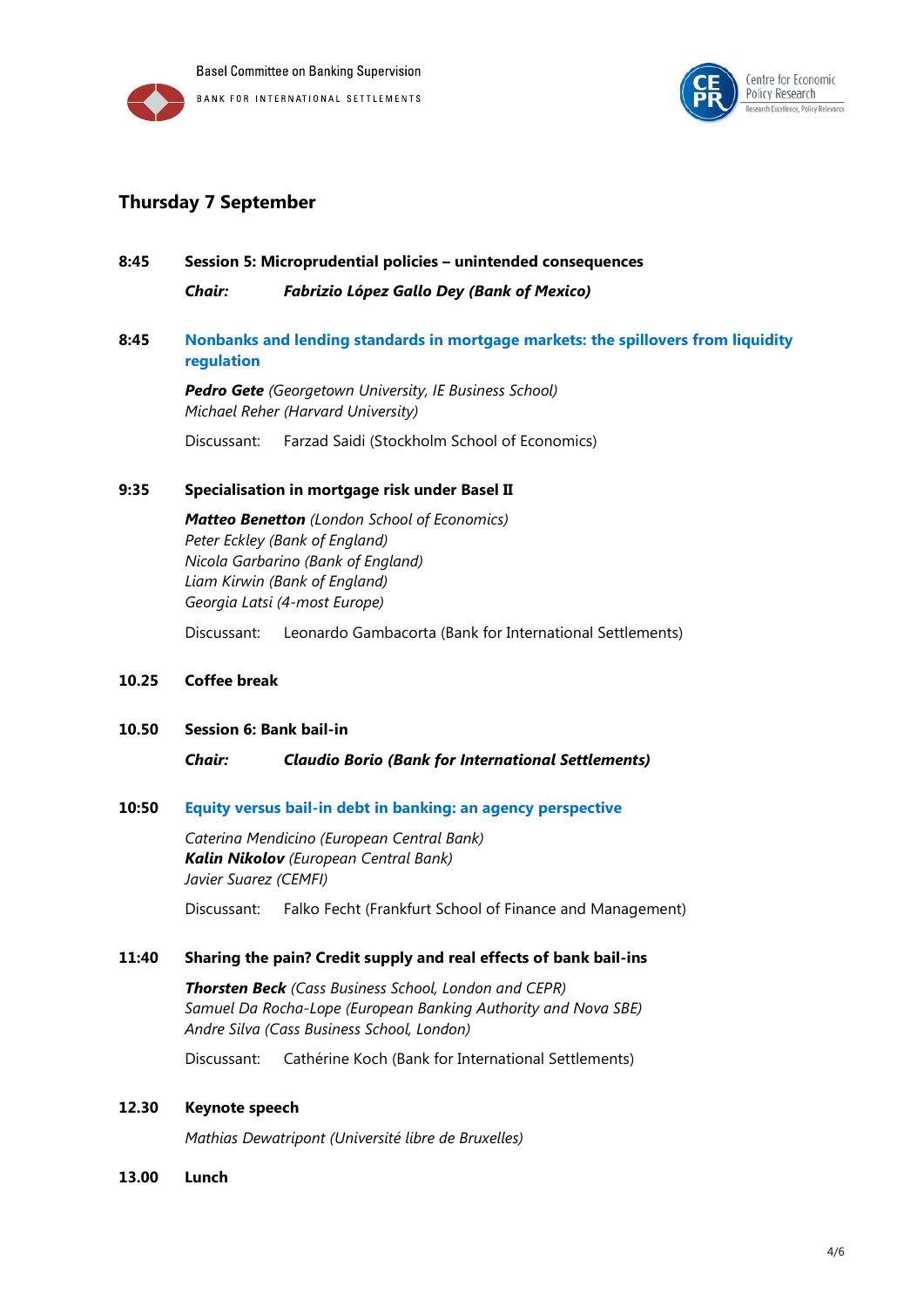



## **14.00 Session 7: Shadow banking** *Chair: Daniel Foos (Deutsche Bundesbank)*

## **14:00 [Liquidity channels and stability of shadow banking](http://www.bis.org/bcbs/events/rtf_sep2017/priazhkina.pdf)**

*Sofia Priazhkina (Bank of Canada)*

Discussant: Tirupam Goel (Bank for International Settlements)

## **14.50 Coffee break**

**15:20 Markets, banks and shadow banks**

*David Martinez-Miera (Universidad Carlos III de Madrid) Rafael Repullo (CEMFI)*

Discussant: Frederic Boissay (Bank for International Settlements)

## **16:10 Investors' [appetite for money-like assets: the money market fund industry](http://www.bis.org/bcbs/events/rtf_sep2017/cipriani.pdf) after the 2014 [regulatory reform](http://www.bis.org/bcbs/events/rtf_sep2017/cipriani.pdf)**

*Marco Cipriani (Federal Reserve Bank of New York) Gabriele La Spada (Federal Reserve Bank of New York) Philip Mulder (Federal Reserve Bank of New York)*

Discussant: Egemen Eren (Bank for International Settlements)

## **17.00 Closing remarks**

*Diana Hancock, Board of Governors of the Federal Reserve System and Chair of the Research Task Force*

## **17.15 End of workshop**